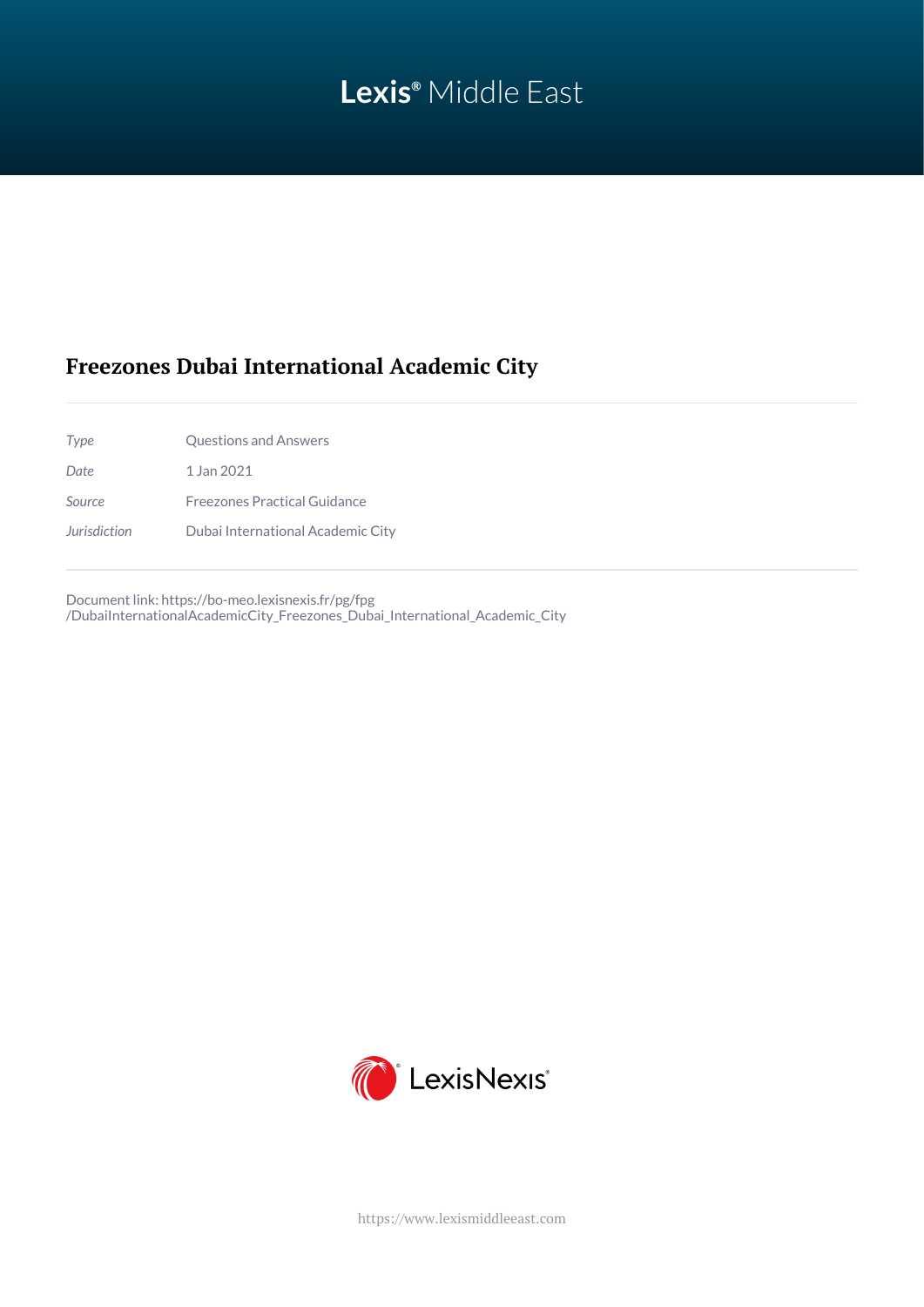# **Table of contents**

| 4. What are the key areas of UAE and Emirate legislation businesses operating in this freezone must still comply with? What   |  |
|-------------------------------------------------------------------------------------------------------------------------------|--|
| 5. What are the key UAE and Emirate onshore agencies a business operating in this freezone would need to register or comply   |  |
|                                                                                                                               |  |
|                                                                                                                               |  |
|                                                                                                                               |  |
|                                                                                                                               |  |
|                                                                                                                               |  |
|                                                                                                                               |  |
|                                                                                                                               |  |
|                                                                                                                               |  |
|                                                                                                                               |  |
| 15. Are there any specific rules governing when moveable property in removed from the freezone area or transferred into the   |  |
|                                                                                                                               |  |
| 17. Is there any specific ongoing regulation or monitoring of firms operating as particular types of company by this freezone |  |
|                                                                                                                               |  |
|                                                                                                                               |  |
|                                                                                                                               |  |
|                                                                                                                               |  |
|                                                                                                                               |  |
|                                                                                                                               |  |
|                                                                                                                               |  |
|                                                                                                                               |  |
|                                                                                                                               |  |
|                                                                                                                               |  |
| 28. What environmental requirements must construction companies building in this freezone consider, e.g. form of building,    |  |
|                                                                                                                               |  |
|                                                                                                                               |  |
|                                                                                                                               |  |
|                                                                                                                               |  |
|                                                                                                                               |  |
|                                                                                                                               |  |

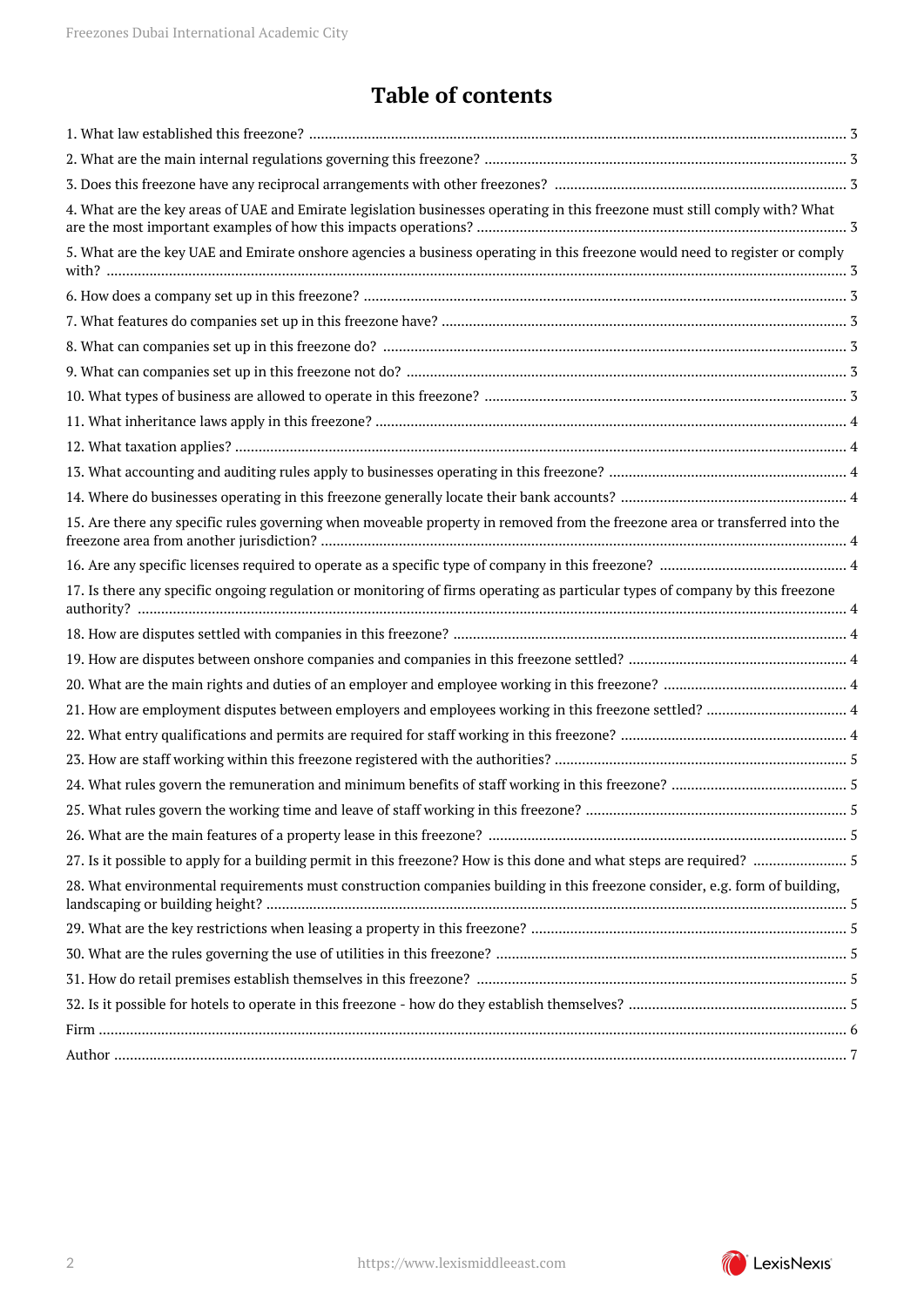# <span id="page-2-0"></span>**1. What law established this freezone?**

This freezone was established by Dubai Law No. 1/2000 issued on 29 January 2000. Under the directives of HH Sheikh Mohammed Bin Rashid Al Maktoum, Vice President and Prime Minister of UAE, Ruler of Dubai, the Knowledge and Human Development Authority was established by Dubai Decree No. 30/2006. It was established in 2007.

## <span id="page-2-1"></span>**2. What are the main internal regulations governing this freezone?**

The regulations governing the Dubai Creative Clusters (DCC) were the Dubai Technology and Media Free Zone Companies Regulations 2003.

In 2016, the Dubai Creative Clusters Private Companies Regulations were issued to replace the 2003 Regulations.

#### <span id="page-2-2"></span>**3. Does this freezone have any reciprocal arrangements with other freezones?**

There are presently no arrangements between this freezone and other freezone areas. However, it is now much easier to transfer a visa to and from the Dubai Multi Commodities Centre.

## <span id="page-2-3"></span>**4. What are the key areas of UAE and Emirate legislation businesses operating in this freezone must still comply with? What are the most important examples of how this impacts operations?**

DCC regulations and laws govern DCC companies, but when these laws and regulations are silent, Federal Law No. 2/2015, The UAE Commercial Company Law, will apply. Other laws the DCC needs to comply with includes Federal Law No. 11/1992, the UAE Commercial Transactions Law, and Federal Law No.18/1993, The UAE Civil Procedure Code. DCC regulations and laws govern DCC companies. However when the laws are silent then Federal Law No. 2/2015 and the UAE Commercial Companies Law should be looked at. The other laws with which the DCC needs to comply with are Federal Law No. 10/2014, the UAE commercial laws and Federal Law No. 18/1993 as well as the UAE Civil Procedure Code (Federal Law No. 11/1992).

## <span id="page-2-4"></span>**5. What are the key UAE and Emirate onshore agencies a business operating in this freezone would need to register or comply with?**

For legal and administrative transactions and procedures, including issues relating to visas and immigration, DCC companies will usually directly deal with the DCC Authorities. If it is a DCC company then it will follow the rules and regulations given under the DCC regulations but if it is not then it will need to apply for licenses for fine arts training, educational service support, child skills development etc first. The company then has to register the company according to the regulations provided by the Dubai Technology and Media Free Zone Authority.

#### <span id="page-2-5"></span>**6. How does a company set up in this freezone?**

Initially, there is a pre-approval required where the business proposal will be reviewed, including the business's documentation and details of the shareholders and other departments. When granted pre-approval, a lease agreement for business premises will be entered into.

The DCC legal and financial department will then review the documentation for final approval. An invoice will then be issued by the DCC for the registration and licensing of the entity which will include the office rent. The license will be granted only once the invoice has cleared and receipt of the entire share capital is received (in the case of limited liability companies).

The documentation required to register a company within the free zone includes: details and passport copies of the shareholder, manager, and director, the company incorporation certificate, the business plan, a NOC, MAA, share capital proof, resolution for incorporation, and bank reference letter.

#### <span id="page-2-6"></span>**7. What features do companies set up in this freezone have?**

Foreign investors usually adopt a business establishment by opening a branch office or incorporating a limited liability company as the business can be 100% foreign owned, therefore the company can take full control of the business as there is not the UAE sponsor requirement. The DDC is known for its excellent location and strong legal framework. Additionally, the free zone is appealing as it offers 100% repatriation of capital and profits and is exempt from corporate tax and customs duty.

#### <span id="page-2-7"></span>**8. What can companies set up in this freezone do?**

The types of businesses permitted to operate within the freezone are divided into four categories: Information and communication technology (ICT), education, science and media. These are further sub-divided into:

- ITC Cluster: Dubai Outsource Zone and Dubai Internet City
- Media Cluster: Dubai Media City, International Production Zone and Dubai Studio City
- Education Cluster: Dubai International Academy City and Dubai Knowledge Village.
- Science: Dubiotech and Embark, Healthcare City.

#### <span id="page-2-8"></span>**9. What can companies set up in this freezone not do?**

<span id="page-2-9"></span>All entities carrying out business in the DCC should hold a license of authorisation and function as per the license.

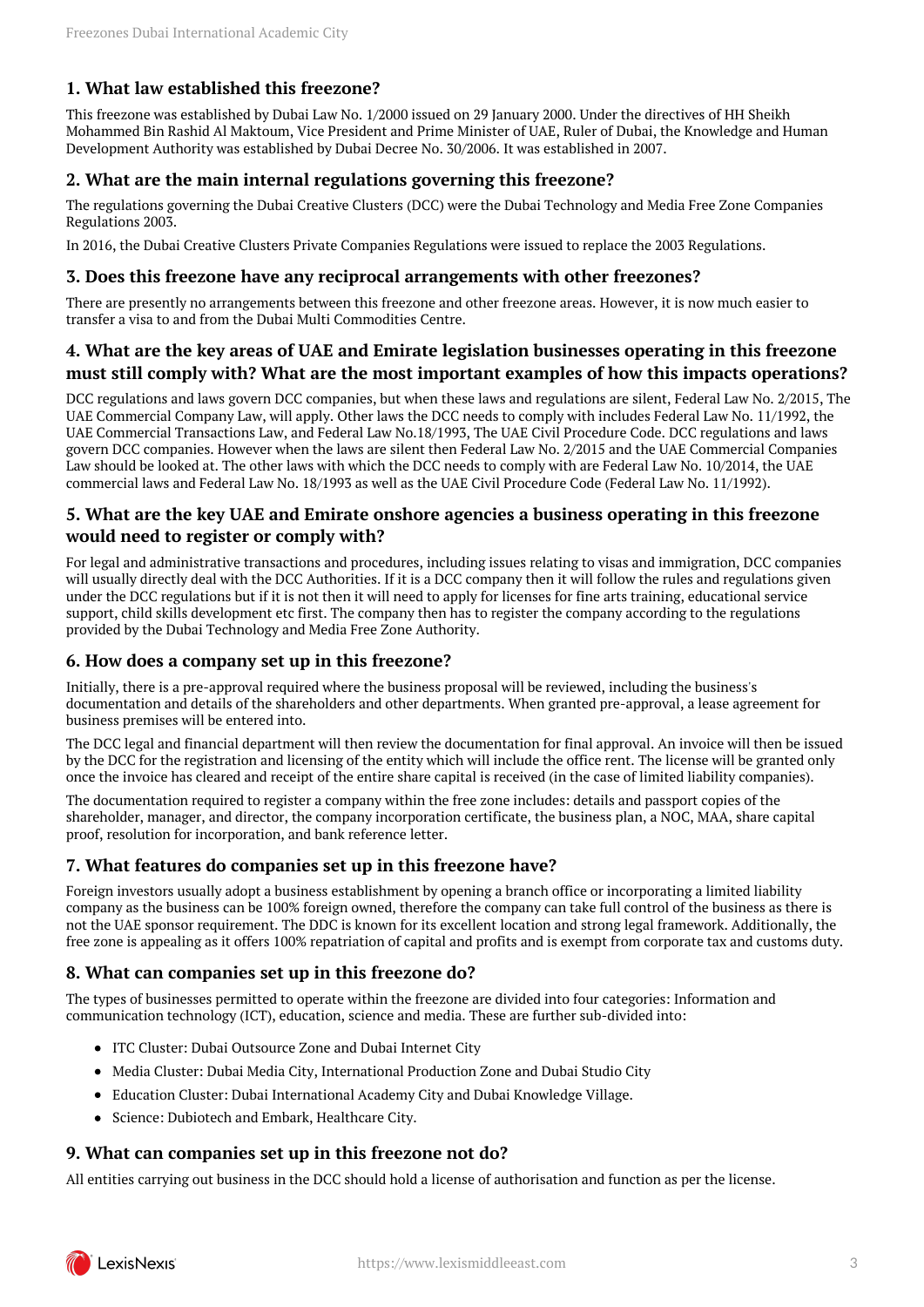#### **10. What types of business are allowed to operate in this freezone?**

A limited liability company, a branch office of a foreign company, or a branch office of a UAE company and freelancing.

#### <span id="page-3-0"></span>**11. What inheritance laws apply in this freezone?**

The laws of the UAE govern the DCC. The Shari'a principle of inheritance will apply to Muslim individuals and the heir to the estate of a non-Muslim can request the court to enforce the laws of succession of the deceased's home country. The Court can also apply Shari'a to non-Muslims.

#### <span id="page-3-1"></span>**12. What taxation applies?**

Under Article 17 of Dubai Law No. 15/2014, all legal entities registered in the DCC are exempt from all taxes including income tax. There is no record kept of the transfer of capital, profits earnt and wages. The DCC also offers a fifty year tax holiday even if a new tax is introduced onshore.

#### <span id="page-3-2"></span>**13. What accounting and auditing rules apply to businesses operating in this freezone?**

All legal entities operating in the DCC should have updated account and finance records. For a limited liable company, accounts should be audited by an accounting firm which is duly licensed and authorised under Dubai laws.

#### <span id="page-3-3"></span>**14. Where do businesses operating in this freezone generally locate their bank accounts?**

A business functioning in the DCC locates their bank account in the Emirate of Dubai.

# <span id="page-3-4"></span>**15. Are there any specific rules governing when moveable property in removed from the freezone area or transferred into the freezone area from another jurisdiction?**

The transfer and movement of any goods is governed by Dubai Customs. However the company will need to cancel their previous license & apply for a new one in another free zone under the same name as the one in the previous license.

#### <span id="page-3-5"></span>**16. Are any specific licenses required to operate as a specific type of company in this freezone?**

The license type will depend on the business activity applied for. For an onshore limited liability company, there might be a requirement to open a branch office.

#### <span id="page-3-6"></span>**17. Is there any specific ongoing regulation or monitoring of firms operating as particular types of company by this freezone authority?**

There may be specific permissions required from the federal or local authorities. For instance, a restaurant will need approval from the Dubai Municipality Dubai Control.

#### <span id="page-3-7"></span>**18. How are disputes settled with companies in this freezone?**

Disputes arising in this freezone are dealt with by the Courts of Dubai. Unless there is an agreement between both parties to resolve the dispute via an alternative method such as arbitration.

#### <span id="page-3-8"></span>**19. How are disputes between onshore companies and companies in this freezone settled?**

Disputes arising in this freezone are dealt with by the Courts of Dubai. Unless there is an agreement between both parties to resolve the dispute via an alternative method such as arbitration.

#### <span id="page-3-9"></span>**20. What are the main rights and duties of an employer and employee working in this freezone?**

The DCC has its own set of rules governing the relationship between an employer and employees, supplementary to UAE labour laws. Federal Law No. 8/1980, The UAE Labour Law, is the main piece of legislation with regulations for the functioning of employment rights and relationships in the DCC. Federal Law No. 8/1980, The UAE Labour Law, compels an employer to enter into a contract with an employee. The employment contract will contain the details of work, such as working hours, wages, the type of work, allowances, leave, salary, etc. The employer is obliged to meet the minimum requirements for pay, working hours, wages, allowances, etc. In return, the employee is required to work and carry out his duties under the contract and as requested by the employer.

#### <span id="page-3-10"></span>**21. How are employment disputes between employers and employees working in this freezone settled?**

Disputes arising between employers and employees are usually handled by an expert team of DCC mediators. However, the DCC does not hold itself responsible for any resolution that takes place between the parties. If DCC mediators are not successful in resolving a dispute, they will issue the claimant with a letter to refer the matter to the labour court.

#### <span id="page-3-11"></span>**22. What entry qualifications and permits are required for staff working in this freezone?**

In most cases, employers will assist their employees in obtaining the required permits to work in the DCC. If the employee is an expatriate, the employee will need to be sponsored to work in the freezone legally. The employer will need to enter into a

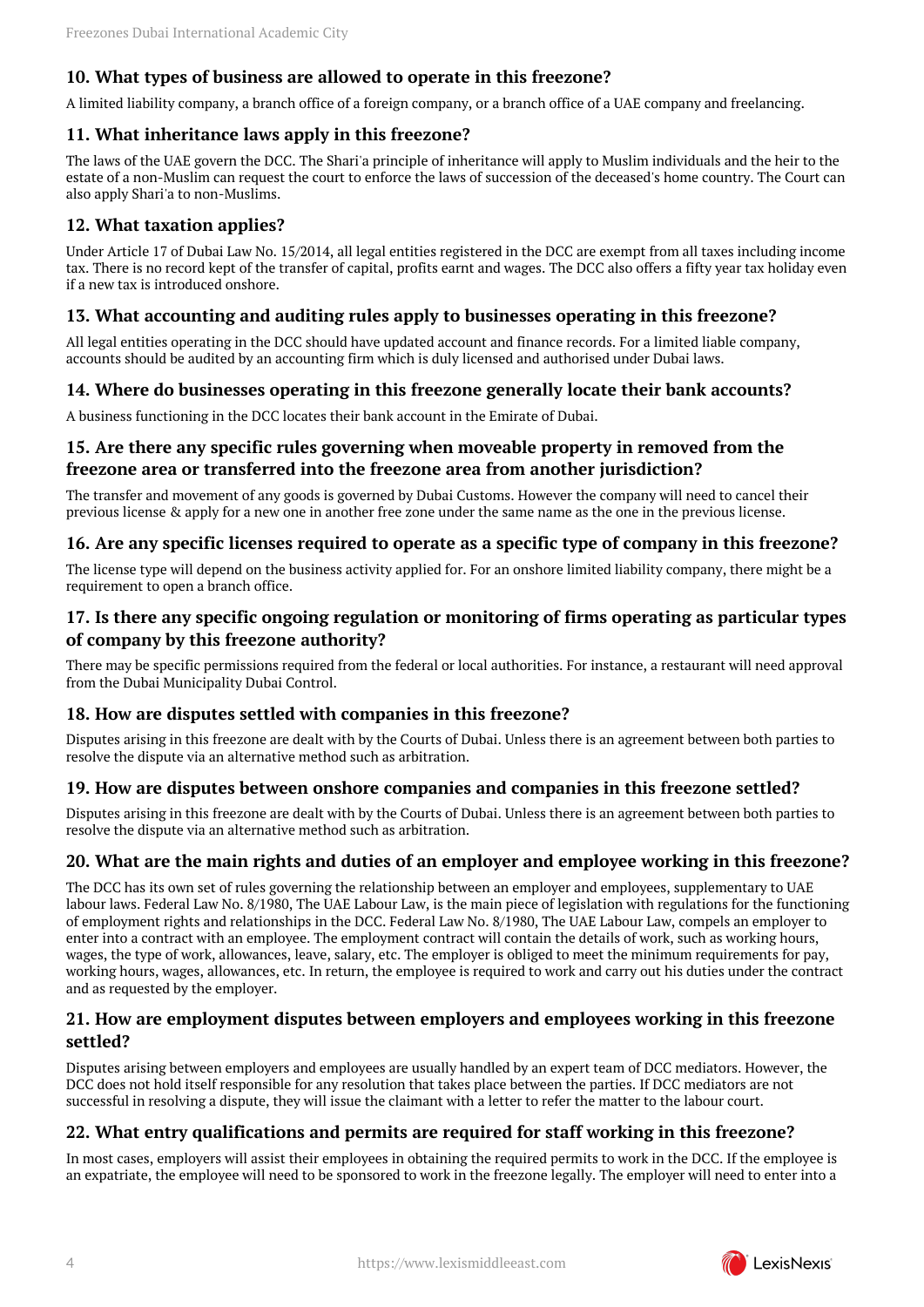personal secondary agreement with the DCC, after which, the DCC will sponsor the employer's staff on his behalf. Employees who are not sponsored by the DCC require an employment visa sponsored by the DCC and a DCC ID card to legally work in the freezone.

### <span id="page-4-0"></span>**23. How are staff working within this freezone registered with the authorities?**

The standard application form and fees for each application have to be complied with by the employer. After receiving a permit to enter, the applicant undertakes a medical test and a medical certificate will be issued. An application then has to be made for a residence visa which is attached to the employee's passport allowing the employee to reside and work in the DCC legally.

#### <span id="page-4-1"></span>**24. What rules govern the remuneration and minimum benefits of staff working in this freezone?**

There is no mandatory remuneration or benefits the employer has to provide his employees with. However, it is common practice for employers to provide their staff with at least the minimum wage and allowances for housing and transportation. If the employee is terminated, then the employer should make provisions for the employee to return to his home country, except if the employee is moving to a new employer in the UAE. DCC rules and Federal Law No. 8/1980, The UAE Labour Law, state that the employer must arrange for a medical card and all other necessary costs.

## <span id="page-4-2"></span>**25. What rules govern the working time and leave of staff working in this freezone?**

Under Federal Law No. 8/1980, The UAE Labour Law, working hours should not exceed 48 in a week (40 hours if a 5-day working week) and 8 in a day (except in the case of industries with the required permission from the authorities). An employer must allow his staff to take an hour break for food, rest, and prayers after every five working hours. Working hours should be flexible and adhere to Ramadan and summer working hours for certain industries. Pregnant women are entitled to 45 days paid leave, and half paid leave if service is less than one year. There is a further allowance of 100 days unpaid in the case of sickness due to pregnancy.

After one year of service, employees are entitled to 30 days leave annually. After six months in the first year, an employee is entitled to two days annual leave per month. All employees are entitled to 90 days sick leave per year of which 15 days are fully paid leave and 30 days half paid.

#### <span id="page-4-3"></span>**26. What are the main features of a property lease in this freezone?**

There are a variety of rental spaces made available by the DCC such as office space, retail space, etc. A lease can be for a single unit or multiple stories. The activity of the company will play a role in the type of property available.

#### <span id="page-4-4"></span>**27. Is it possible to apply for a building permit in this freezone? How is this done and what steps are required?**

To obtain a building permit in this freezone, the application should have specific documentation such as; building permit request form, valid site plan; project HSC plan( should be signed and stamped by the company manager); copy of the project manager and team HSC passports; copy of the final design letter; project detail sheet( stamped and signed by a consultant); security cheque; NOC from the master developer and fees of AED 1.00 per square feet ( Minimum AED 9,000).

#### <span id="page-4-5"></span>**28. What environmental requirements must construction companies building in this freezone consider, e.g. form of building, landscaping or building height?**

Any contracting company in Dubai must comply with the regulations set by the Environmental, Safety and Health Department in the Dubai Municipality.

#### <span id="page-4-6"></span>**29. What are the key restrictions when leasing a property in this freezone?**

Any legal entity operating in the DCC will have an office based in the DCC. For a lease agreement, approval from the DCC is mandatory to maintain a license. An office can be rented from the DCC or a private landlord. However, market rates are not applicable and are set by the DCC authorities.

#### <span id="page-4-7"></span>**30. What are the rules governing the use of utilities in this freezone?**

The Dubai Electricity and Water Authority and the DU are the service providers in the DCC. Applicable charges are levied for use.

#### <span id="page-4-8"></span>**31. How do retail premises establish themselves in this freezone?**

Retailers can establish themselves in this freezone subject to an allowance from the DCC authorities.

#### <span id="page-4-9"></span>**32. Is it possible for hotels to operate in this freezone - how do they establish themselves?**

Hotels can operate and establish themselves in this freezone, provided they obtain the necessary permissions from the DCC (special approvals will be required).

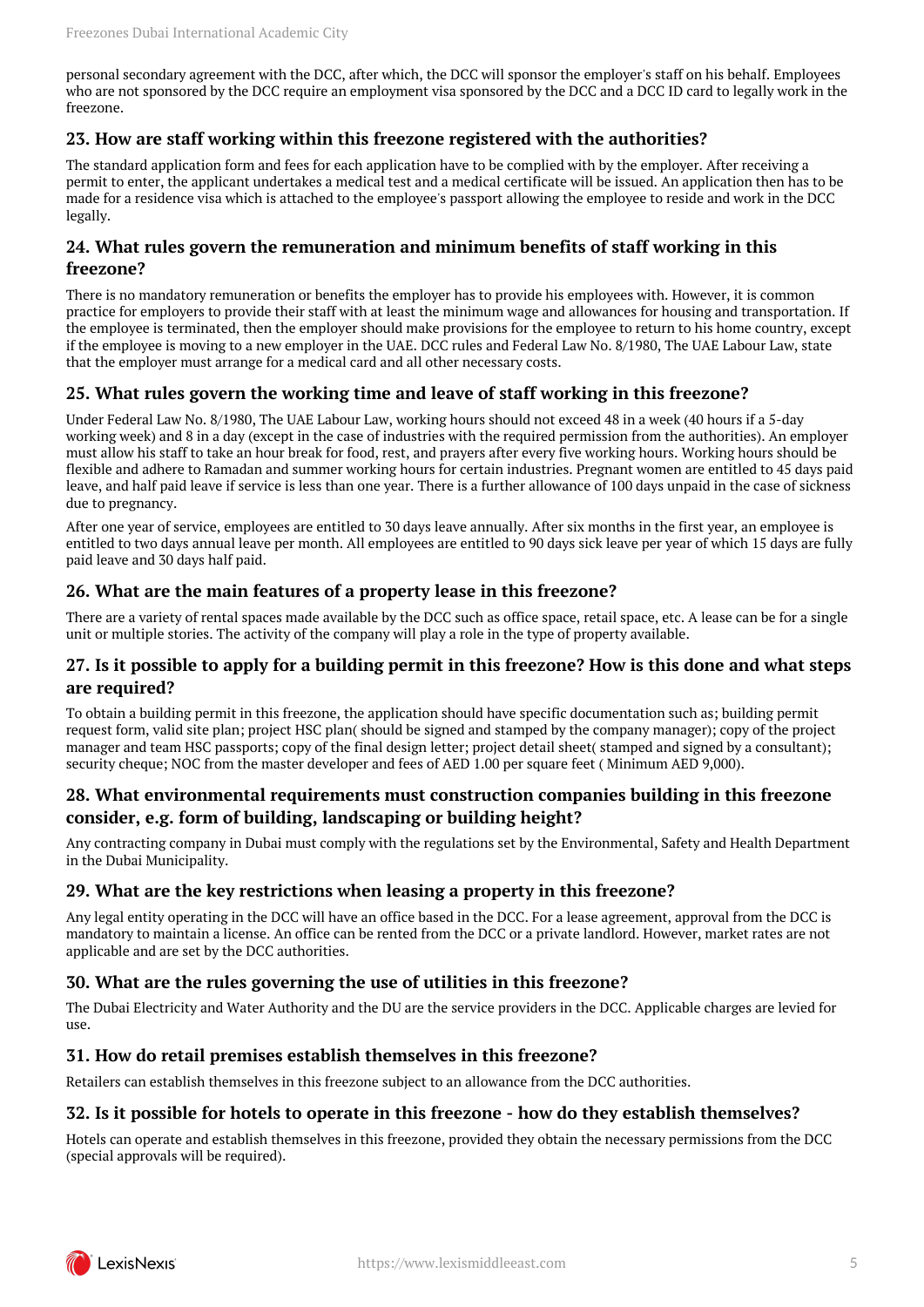# <span id="page-5-0"></span>**Firm**



**STA Law Firm**